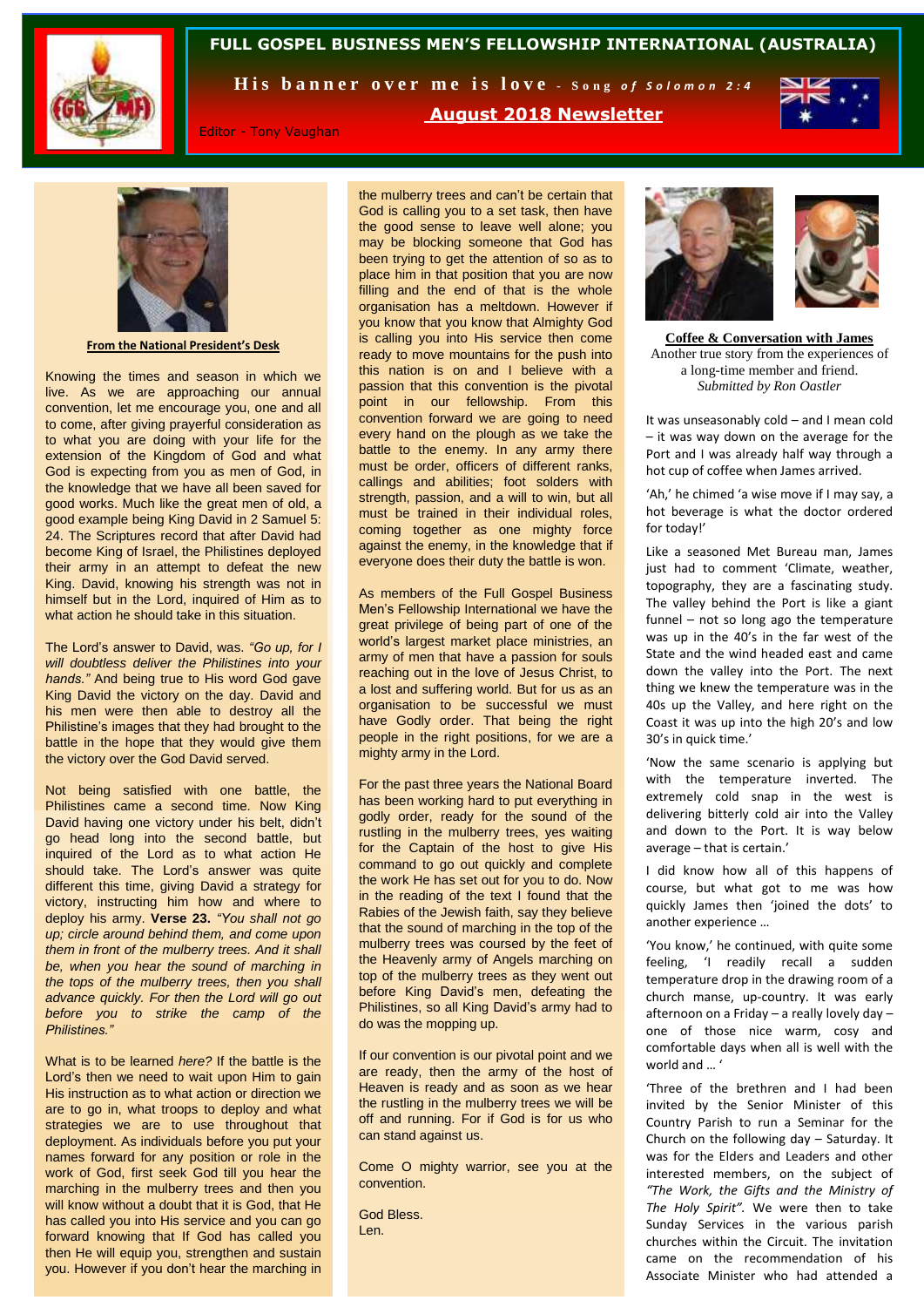# **FULL GOSPEL BUSINESS MEN'S FELLOWSHIP INTERNATIONAL (AUSTRALIA)**



## **August 2018 Newsletter**

number of our Fellowship Dinners and had experienced a new realm in The Holy Spirit.'

'Well, would you believe it' James asked rhetorically, 'we were met at the door of the Manse by the minister's wife, who led us into the parlour with the words "*I don't know what my husband is doing, having you here and taking up a Saturday with this meeting and seminar thing. I certainly don't agree with it*". A cool reception? Nay, a frigid reception indeed!' I could almost see James shudder.

So, 'What happened?' I asked, somewhat innocently.

'Well,' James stated with a wag of his head, 'the lady of the house served afternoon tea as a gesture of some conciliation and then her husband arrived home. The temperature then rose somewhat. We discussed the arrangements for the Seminar – timings, hand-out material, logistics and so on – following a word of prayer we bade them farewell and booked into the motel where we were staying for the Friday and Saturday nights. Much discussion and prayer took place that night (!) and we slept well, knowing that The Holy Spirit was in control.'

'Saturday came and our Team Leader for the day presented an overview of the program and then we shared the teaching throughout the day finishing with prayer for those seeking to go deeper with our Lord. Then, with an encouragement to see the folk in church the following day we bade farewell.'

'Sunday … we scattered across the Parish, each preaching in an allocated church in the circuit. The "Finale" was a combined service on Sunday afternoon – open to all - in an historic little County Church. With only five pews on each side of the aisle in this beautiful little church it seated a maximum of fifty people. It was packed. There were folk standing along the walls all the way down to the pulpit, and in the vestibule – everywhere  $\ldots$  and may I say, "The psychological and spiritual temperature was very warm and comfortable."

Then, with a delightful smile as he recalled the moment, James again asked rhetorically, 'Would you believe it … at the conclusion of the afternoon service the minister's wife came up to our team leader, wrapped her arms around him, hugged him and said "Thank you so much for coming. Thank you so much for what you shared. We are so grateful. Thank you. Thank you." The Holy Spirit had been at work drawing her to The Master.'

'So my friend, never forget that the Holy Spirit can change the temperature from frigid to "on-fire" when the Word of God is shared in Truth and Love – it is part of *"… discipling folk to Christ."*



#### **Andrew Hastie**

*As a teenager, Andrew Hastie challenged his parents' religious beliefs. But in the worst moment of his life, they saved him.*



Andrew William Hastie is an Australian politician who serves as Chair of the Parliamentary Joint Committee on Intelligence and Security and as the Federal Member for Canning, WA in the Australian House of Representatives.

When Andrew Hastie went to Afghanistan on combat service with the SAS he wrote a letter to his wife, Ruth, the envelope sealed with wax, to be opened by her only in the event of his death. He left the letter with a friend, who was to be part of the notification team, the small group that would go and see Hastie's wife if the worst happened.

The West Australian Liberal MP's parents have deep religious beliefs. Hastie rebelled against his dad's beliefs for a while: "Around age 16 to 19 I was very aggressively challenging a lot of what I was taught. The question for me was: can I still be a good person without God? I had embraced the postmodern view I got at school - that I was a consumer and I could make any choices I liked. Partly I wanted to justify under-age drinking and having a good time."

In 2000 his father took him to Biola University, an evangelical Christian university in California. On that trip he met Chuck Colson, the Nixon staffer who went to jail for his Watergate crimes, found God there and later got heavily involved in the Christian mission to prisoners in jail. Hastie also read a book about Christian belief: "The author started off with the empty self, describing narcissistic, modern man, and I felt he was describing me. That led me to ask the question, did I accept the basic tenets of Christianity? The next question was: how do I practise Christianity? What implications does it have for my weekends, boozing and trying to sleep with as many girls as possible?"

In one tragic incident in Afghanistan, Hastie called in American helicopter support to fire on two Taliban fighters who were planning to attack Hastie's soldiers and the Afghan base they were visiting when the helicopters came to pick them up. Hastie knew this because the Taliban signals had been intercepted.

In the worst moment of Hastie's life, the helicopters shot the wrong Afghans, killing two little boys, brothers aged six and seven. Hastie took control of his own emotional state, took a few soldiers with him to go out to where the boys had been shot and see if they were still alive and if there was any chance of saving them, then reported everything back to his bosses. He didn't eat or sleep for the next 24 hours and for a long time had nightmares about it. The boys are still regularly in his mind.

Later, he pushed to be allowed to go and talk to the boys' family: "It was about telling the truth and taking responsibility. I wanted to apologise to the boys' uncle. The uncle was about 45 or 50, with a grey, weather-beaten face. He had assumed the role of defender of the family. The 16-year-old brother, you could see the anger on his face. The uncle acknowledged the approach and said: 'You're forgiven.' For me, this prefigured divine forgiveness." This tragedy didn't shake Hastie's Christian faith: "Imagine if you weren't a Christian, if you were a closed universe atheist, how bleak and senseless those deaths would be."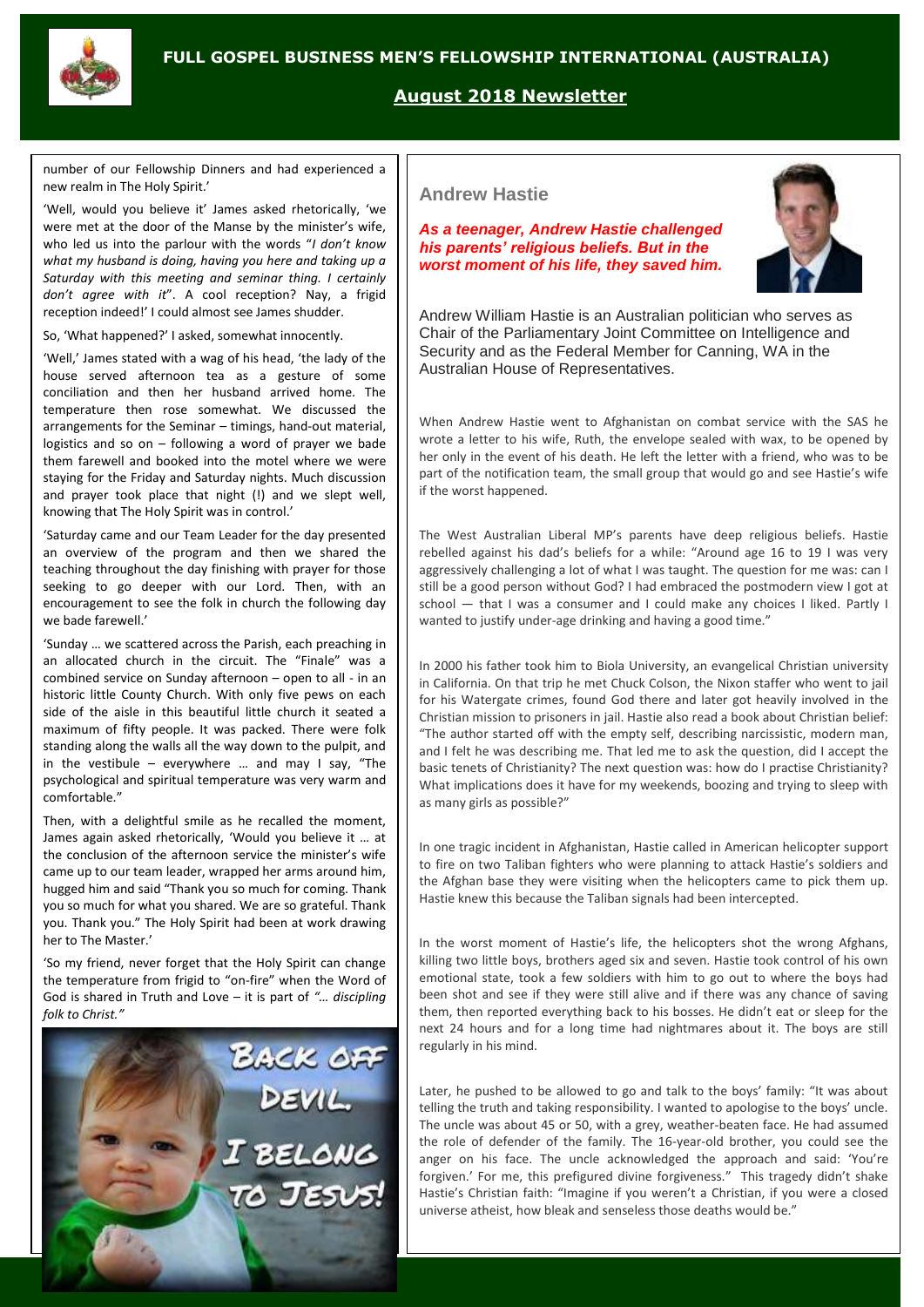**August 2018 Newsletter**

# **Black Hawk Down**

**"God, I know I'm going to die in the next few minutes and I need your strength."** *Sergeant Jeff Struecker The Battle of Mogadishu*

#### **From Fearful to Belief to Salvation: Shedding Cultural Christianity**

Jeff's testimony of brokenness to salvation is superbly detailed in his book The Road to Unafraid. A child of a divided home, Jeff grew up paralysed and even haunted by a seven-year fear of death, embarrassment, and failure. Despite knowing of Jesus Christ, attending Church, and desiring salvation, Jeff was still haunted by fear and lacked the peace that only the eternal confidence in one's salvation can provide. In the end, it was a single prayer that was the catalyst for the transformation from fearridden soul to a warrior for Christ.

"God, I don't want to go to hell. I don't want to be afraid of death anymore like I've been my whole life. I want to know I'm going to heaven."*13 Year Old Jeff Struecker.*

That God could recalibrate a soul broken by death and shame into one fearless enough to become an Army Ranger was only the beginning. Years into Jeff's walk with Christ, his faith and his daily duty remained bifurcated. Given his environment, this was not surprising. Not unlike the world where the common man finds himself surrounded by daily pitfalls, Jeff's surroundings were such that kindness, compassion, and temperance were generally mistaken for weakness. Through mentorship, fellowship, and faith, Jeff made the choice to transcend the temptations and actions that did not glorify Christ, invigorated by the words of the apostle Paul, "Whether you eat or drink or whatever you do, do it all for the glory of God. Do not cause anyone to stumble." (1 Corinthians 10:31-32). But Jeff would need every bit of intestinal fortitude ingrained in him by the Ranger Creed and inspired by Jesus Christ to meet his next challenge.

## **Leadership Emboldened Through Faith**

With his walk singularly focused, Sergeant Struecker faced the challenge of proving the strength of Christian leadership to the world's toughest combat soldiers. A significant component of this challenge was, and is, the widely held assumption within the military's combat arms that Christians are, "too compassionate and distracted with moral restrictions to be tough." Jeff combated this "philosophy" by boldly weaving the Ranger doctrine with scripture, "God has not given us a spirit of fear and timidity, but of power, love, and self-discipline" (2 Timothy 1:7). In doing so, Jeff achieved a nexus between Ranger discipline and the courage shown by Jesus Christ in the Word. Like all things in the military, combat would serve as the authoritative barometer for both Jeff's Christian leadership and the marriage of Ranger discipline and faith. Exactly what kind of Christian, warrior, and leader Jeff Struecker had become through Christ was to be revealed on October 3-4, 1993. With a guiding sense of peace and purpose, Jeff led his men back into the city two more times, executing their mission with an unflinching call to duty. After 18 hours of brutally

#### *"His Banner Over Us is Love"*

#### **Membership**

Full Gospel Business Men's Fellowship International (Australia) is open to all men who wish to be part of this vibrant organisation, who have a heart to reach others and bring them into a relationship with Jesus Christ. You must read and understand our Doctrinal Statement and be willing to serve as a chapter member giving of your time and expertise.

Please return your completed membership application (along with our doctrinal statement) form our Membership Director, Daniel Wright - PO Box 129 Taigum Qld 4018. Telephone: 0404 004 946. Membership forms can be printed from our website: **fgbmfiaustralia.com**

Membership fees are \$100.00 per annum. To have an effective Fellowship we need all members to pay their dues to fund the ongoing expenses of the Fellowship as per the budget approved by the National Board. Being paid up members of the Fellowship is important and all personnel should hold their membership as significant and of value. Being members allows you to experience all the benefits that are associated with the organisation including being able to vote and have your say at the appropriate time. If you have no chapter in your area or it is not functioning your membership will be held as a National member. Those already in an active chapter will also be National Members and then chapter members. This way all members are included and not overlooked when information is being passed on.